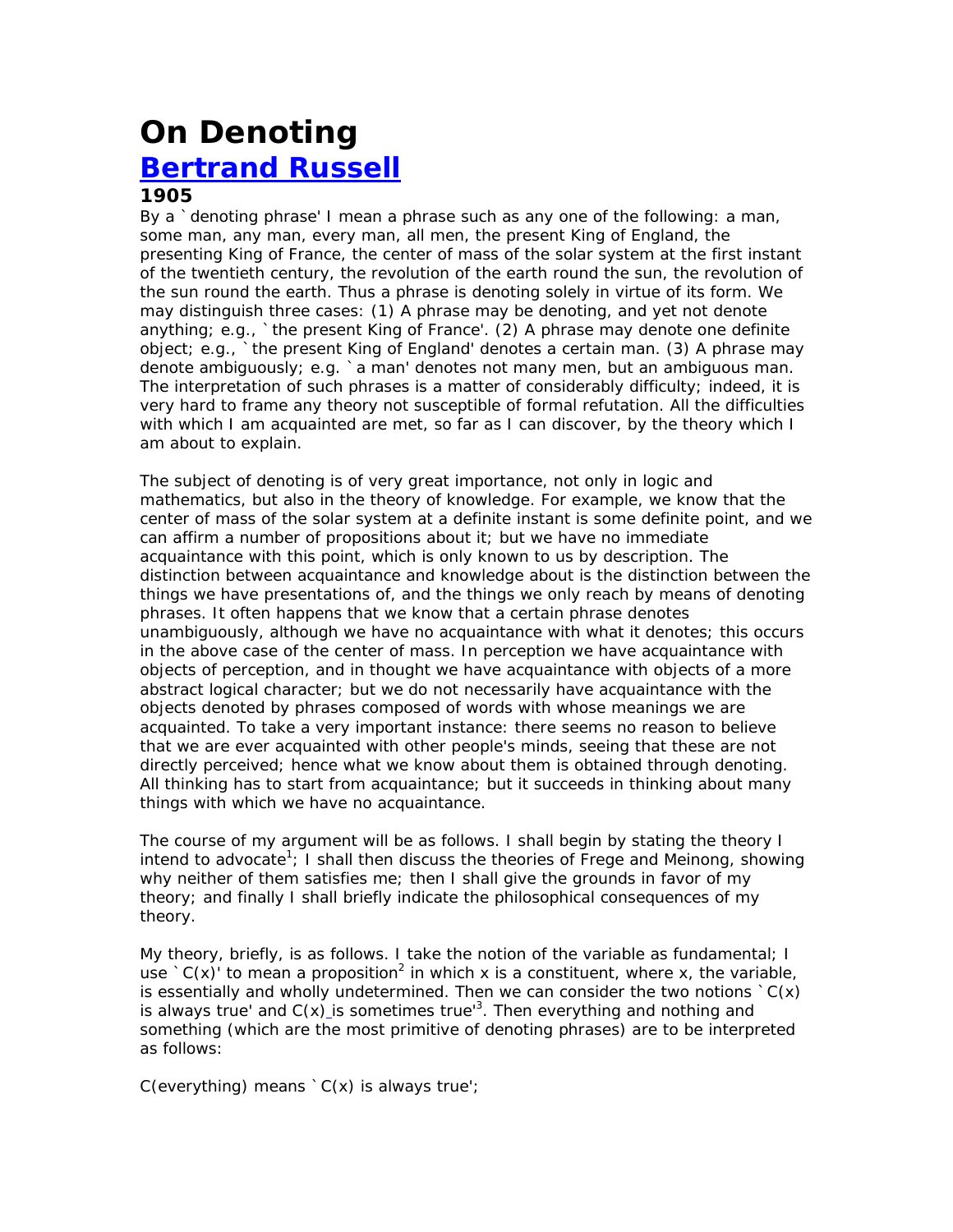*C*(nothing) means ` ` `  $C(x)$  is false" is always true';

*C*(something) means `It is false that  $C(x)$  is false" is always true.'<sup>4</sup>

Here the notion  $\hat{C}(x)$  is always true' is taken as ultimate and indefinable, and the others are defined by means of it. *Everything, nothing,* and *something* are not assumed to have any meaning in isolation, but a meaning is assigned to *every* proposition in which they occur. This is the principle of the theory of denoting I wish to advocate: that denoting phrases never have any meaning in themselves, but that every proposition in whose verbal expression they occur has a meaning. The difficulties concerning denoting are, I believe, all the result of a wrong analysis of propositions whose verbal expressions contain denoting phrases. The proper analysis, if I am not mistaken, may be further set forth as follows.

Suppose now we wish to interpret the proposition, `I met a man'. If this is true, I met some definite man; but that is not what I affirm. What I affirm is, according to the theory I advocate:

` ``I met *x,* and *x* is human'' is not always false'.

Generally, defining the class of men as the class of objects having the predicate *human,* we say that:

 $\hat{C}$ (a man)' means  $\hat{C}$   $\hat{C}$   $\hat{C}$  and *x* is human" is not always false'.

This leaves `a man', by itself, wholly destitute of meaning, but gives a meaning to every proposition in whose verbal expression `a man' occurs.

Consider next the proposition `all men are mortal'. This proposition is really hypothetical<sup>5</sup> and states that *if* anything is a man, it is mortal. That is, it states that if *x* is a man, *x* is mortal, whatever *x* may be. Hence, substituting `*x* is human' for `*x* is a man', we find:

`All men are mortal' means ` ``If *x* is human, *x* is mortal'' is always true.'

This is what is expressed in symbolic logic by saying that `all men are mortal' means ` ``*x* is human'' implies ``*x* is mortal'' for all values of *x*'. More generally, we say:

 $\hat{C}$ (all men)' means  $\sum$  If *x* is human, then  $C(x)$  is true" is always true'.

Similarly

`*C*(no men)' means ` ``If *x* is human, then *C(x)* is false'' is always true'.

`*C*(some men)' will mean the same as `*C*(a man)'<sup>6</sup> , and

`*C*(a man)' means `It is false that ``*C(x)* and *x* is human'' is always false'.

`*C*(every man)' will mean the same as `*C*(all men)'.

It remains to interpret phrases containing *the.* These are by far the most interesting and difficult of denoting phrases. Take as an instance `the father of Charles II was executed'. This asserts that there was an *x* who was the father of Charles II and was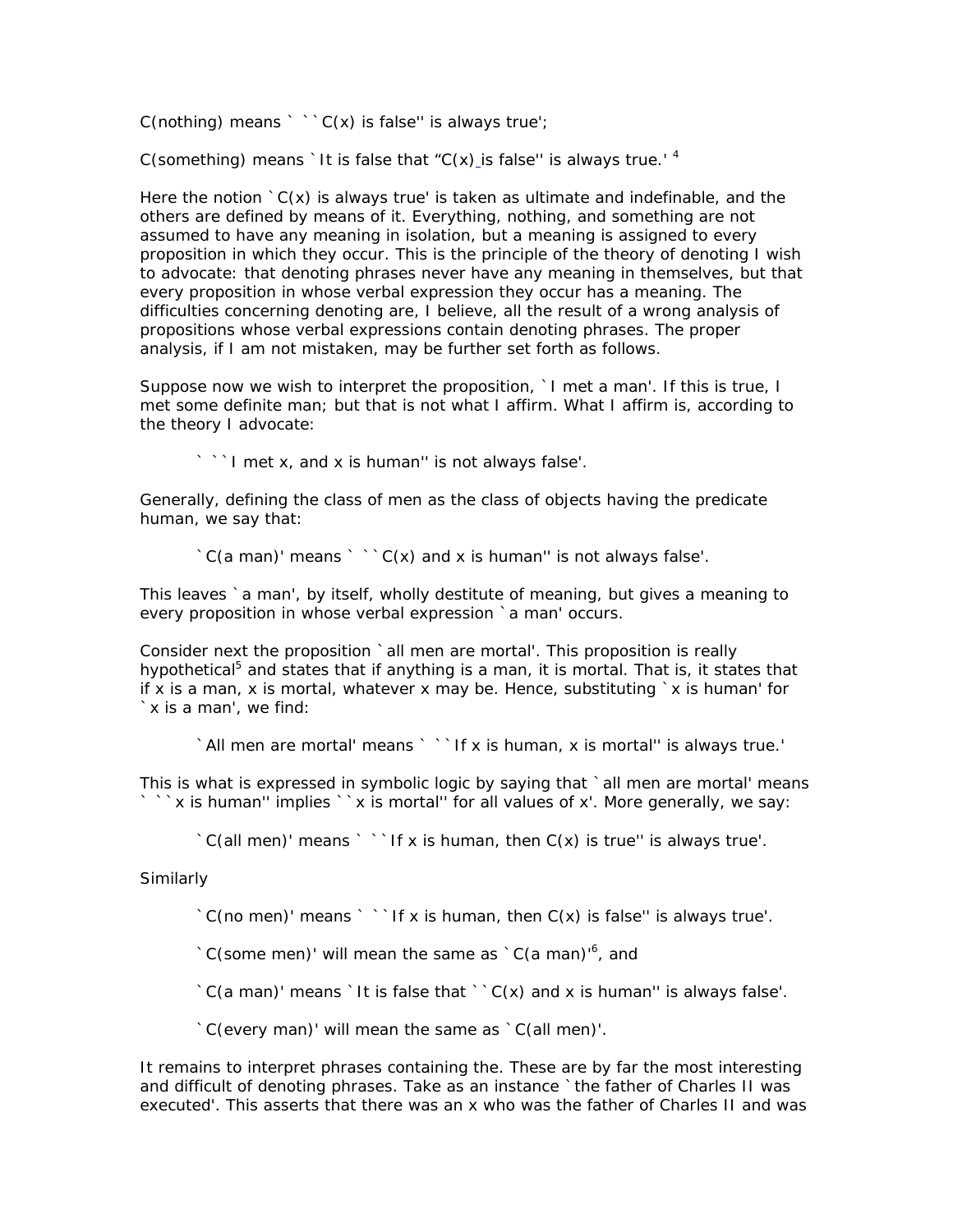executed. Now *the,* when it is strictly used, involves uniqueness; we do, it is true, speak of `*the* son of So-and-so' even when So-and-so has several sons, but it would be more correct to say `*a* son of So-and-so'. Thus for our purposes we take *the* as involving uniqueness. Thus when we say `*x* was *the* father of Charles II' we not only assert that *x* had a certain relation to Charles II, but also that nothing else had this relation. The relation in question, without the assumption of uniqueness, and without any denoting phrases, is expressed by `*x* begat Charles II'. To get an equivalent of `*x* was the father of Charles II', we must add `If *y* is other than *x, y* did not beget Charles II', or, what is equivalent, `If *y* begat Charles II, *y* is identical with *x*'. Hence `*x* is the father of Charles II' becomes: `*x* begat Charles II; and ``If *y* begat Charles II, *y* is identical with *x*'' is always true of *y*'.

Thus `the father of Charles II was executed' becomes: `It is not always false of *x* that *x* begat Charles II and that *x* was executed and that ``if *y* begat Charles II, *y* is identical with *x*'' is always true of *y*'.

This may seem a somewhat incredible interpretation; but I am not at present giving reasons, I am merely *stating* the theory.

To interpret `*C*(the father of Charles II)', where *C* stands for any statement about him, we have only to substitute  $C(x)$  for  $x$  was executed' in the above. Observe that, according to the above interpretation, whatever statement *C* may be, `*C*(the father of Charles II)' implies:

`It is not always false of *x* that ``if *y* begat Charles II, *y* is identical with *x*'' is always true of *y*',

which is what is expressed in common language by `Charles II had one father and no more'. Consequently if this condition fails, *every* proposition of the form `*C*(the father of Charles II)' is false. Thus e.g. every proposition of the form `*C*(the present King of France)' is false. This is a great advantage to the present theory. I shall show later that it is not contrary to the law of contradiction, as might be at first supposed. The above gives a reduction of all propositions in which denoting phrases occur to forms in which no such phrases occur. Why it is imperative to effect such a reduction, the subsequent discussion will endeavor to show.

The evidence for the above theory is derived from the difficulties which seem unavoidable if we regard denoting phrases as standing for genuine constituents of the propositions in whose verbal expressions they occur. Of the possible theories which admit such constituents the simplest is that of Meinong.<sup>7</sup> This theory regards any grammatically correct denoting phrase as standing for an *object.* Thus `the present King of France', `the round square', etc., are supposed to be genuine objects. It is admitted that such objects do not *subsist,* but nevertheless they are supposed to be objects. This is in itself a difficult view; but the chief objection is that such objects, admittedly, are apt to infringe the law of contradiction. It is contended, for example, that the present King of France exists, and also does not exist; that the round square is round, and also not round, etc. But this is intolerable; and if any theory can be found to avoid this result, it is surely to be preferred.

The above breach of the law of contradiction is avoided by Frege's theory. He distinguish[e](http://cscs.umich.edu/%7Ecrshalizi/Russell/denoting/n8.html)s, in a denotin[g](http://cscs.umich.edu/%7Ecrshalizi/Russell/denoting/n8.html) phrase, two elements, which we may call the *meaning* and th[e](http://cscs.umich.edu/%7Ecrshalizi/Russell/denoting/n8.html) *denotation*.<sup>8</sup> Thus `the center of mass of the solar system at the beginning of the twentieth century' is highly complex in *meaning,* but its *denotation* is a certain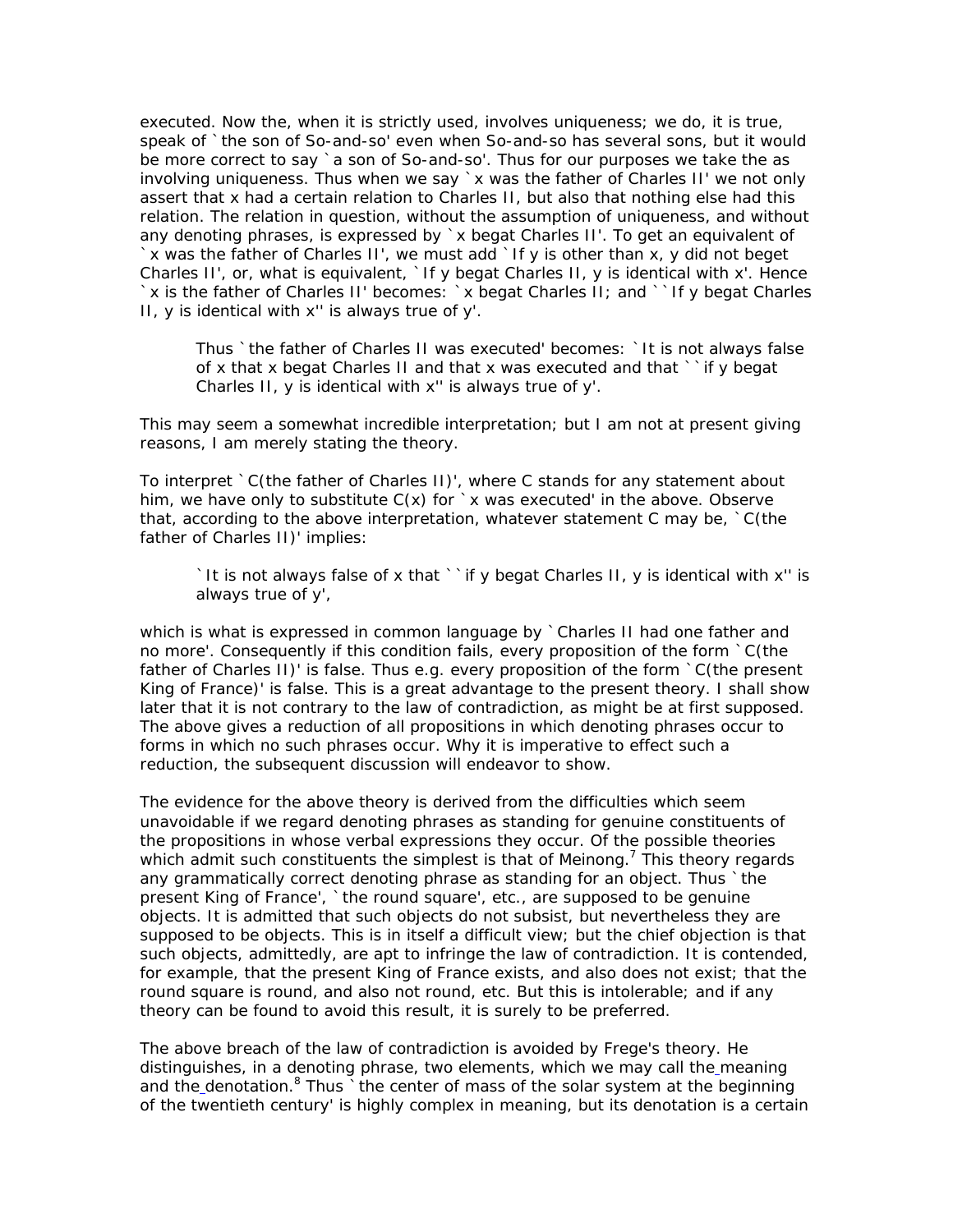point, which is simple. The solar system, the twentieth century, etc., are constituents of th[e](http://cscs.umich.edu/%7Ecrshalizi/Russell/denoting/n9.html) *meaning*; but the *denotation* has no constituents at all.<sup>5</sup> One advantage of this distinction is that it shows why it is often worth while to assert identity. If we say `Scott is the author of Waverley,' we assert an identity of denotation with a difference of meaning. I shall, however, not repeat the grounds in favor of this theory, as I have urged its claims elsewhere (loc. cit.), and am now concerned to dispute those claims.

One of the first difficulties that confront us, when we adopt the view that denoting phras[e](http://cscs.umich.edu/%7Ecrshalizi/Russell/denoting/n10.html)[s](http://cscs.umich.edu/%7Ecrshalizi/Russell/denoting/n10.html) *express* a meaning and *denote* a denotation,<sup>10</sup> concerns the cases in which the denotation appears to be absent. If we say `the King of England is bald', that is, it would seem, not a statement about the complex *meaning* `the King of England', but about the actual man denoted by the meaning. But now consider `the king of France is bald'. By parity of form, this also ought to be about the denotation of the phrase `the King of France'. But this phrase, though it has a *meaning* provided `the King of England' has a meaning, has certainly no denotation, at least in any obvious sense. Hence one would suppose that `the King of France is bald' ought to be nonsense; but it is not nonsense, since it is plainly false. Or again consider such a proposition as the following: `If *u* is a class which has only one member, then that one member is a member of *u*', or as we may state it, `If *u* is a unit class, *the u* is a *u*'. This proposition ought to be *always* true, since the conclusion is true whenever the hypothesis is true. But 'the *u'* is a denoting phrase, and it is the denotation, not the meaning, that is said to be a *u*. Now is *u* is *not* a unit class, `the *u*' seems to denote nothing; hence our proposition would seem to become nonsense as soon as *u* is not a unit class.

Now it is plain that such propositions do *not* become nonsense merely because their hypotheses are false. The King in The Tempest might say, `If Ferdinand is not drowned, Ferdinand is my only son'.' Now `my only son' is a denoting phrase, which, on the face of it, has a denotation when, and only when, I have exactly one son. But the above statement would nevertheless have remained true if Ferdinand had been in fact drowned. Thus we must either provide a denotation in cases in which it is at first sight absent, or we must abandon the view that denotation is what is concerned in propositions which contain denoting phrases. The latter is the course that I advocate. The former course may be taken, as Meinong, by admitting objects which do not subsist, and denying that they obey the law of contradiction; this, however, is to be avoided if possible. Another way of taking the same course (so far as our present alternative is concerned) is adopted by Frege, who provides by definition some purely conventional denotation for the cases in which otherwise there would be none. Thus `the King of France', is to denote the null-class; `the only son of Mr. Soand-so' (who has a fine family of ten), is to denote the class of all his sons; and so on. But this procedure, though it may not lead to actual logical error, is plainly artificial, and does not give an exact analysis of the matter. Thus if we allow that denoting phrases, in general, have the two sides of meaning and denotation, the cases where there seems to be no denotation cause difficulties both on the assumption that there really is a denotation and on the assumption that there really is none.

A logical theory may be tested by its capacity for dealing with puzzles, and it is a wholesome plan, in thinking about logic, to stock the mind with as many puzzles as possible, since these serve much the same purpose as is served by experiments in physical science. I shall therefore state three puzzles which a theory as to denoting ought to be able to solve; and I shall show later that my theory solves them.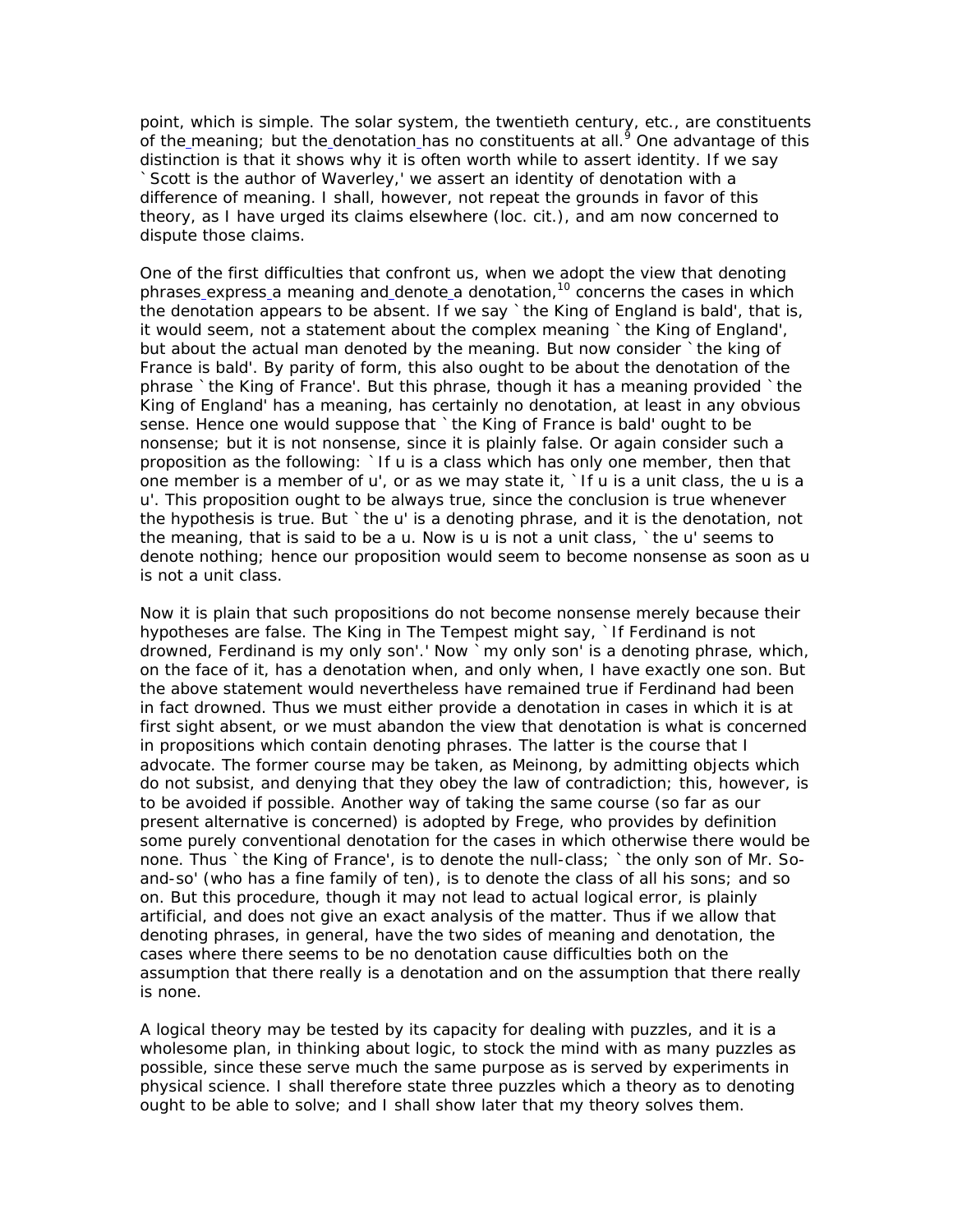(1) If *a* is identical with *b,* whatever is true of the one is true of the other, and either may be substituted for the other in any proposition without altering the truth or falsehood of that proposition. Now George IV wished to know whether Scott was the author of Waverley; and in fact Scott *was* the author of Waverley. Hence we may substitute *Scott* for *the author of `Waverley',* and thereby prove that George IV wished to know whether Scott was Scott. Yet an interest in the law of identity can hardly be attributed to the first gentleman of Europe.

(2) By the law of the excluded middle, either `*A* is *B*' or `*A* is not *B*' must be true. Hence either `the present King of France is bald' or `the present King of France is not bald' must be true. Yet if we enumerated the things that are bald, and then the things that are not bald, we should not find the present King of France in either list. Hegelians, who love a synthesis, will probably conclude that he wears a wig.

(3) Consider the proposition `*A* differs from *B*'. If this is true, there is a difference between *A* and *B,* which fact may be expressed in the form `the difference between *A* and *B* subsists'. But if it is false that *A* differs from *B,* then there is no difference between *A* and *B,* which fact may be expressed in the form `the difference between *A* and *B* does not subsist'. But how can a non-entity be the subject of a proposition? `I think, therefore I am' is no more evident than `I am the subject of a proposition, therefore I am'; provided `I am' is taken to assert subsistence or being, $^{11}$  not existence. Hence, it would appear, it must always be self-contradictory to deny the being of anything; but we have seen, in connexion with Meinong, that to admit being also sometimes leads to contradictions. Thus if *A* and *B* do not differ, to suppose either that there is, or that there is not, such an object as `the difference between *A* and *B*' seems equally impossible.

The relation of the meaning to the denotation involves certain rather curious difficulties, which seem in themselves sufficient to prove that the theory which leads to such difficulties must be wrong.

When we wish to speak about the *meaning* of a denoting phrase, as opposed to its *denotation,* the natural mode of doing so is by inverted commas. Thus we say:

The center of mass of the solar system is a point, not a denoting complex; `The center of mass of the solar system' is a denoting complex, not a point.

Or again,

The first line of Gray's Elegy states a proposition. `The first line of Gray's Elegy' does not state a proposition.

Thus taking any denoting phrase, say *C,* we wish to consider the relation between *C* and `*C*', where the difference of the two is of the kind exemplified in the above two instances.

We say, to begin with, that when *C* occurs it is the *denotation* that we are speaking about; but when `*C*' occurs, it is the *meaning.* Now the relation of meaning and denotation is not merely linguistic through the phrase: there must be a logical relation involved, which we express by saying that the meaning denotes the denotation. But the difficulty which confronts us is that we cannot succeed in *both* preserving the connexion of meaning and denotation *and* preventing them from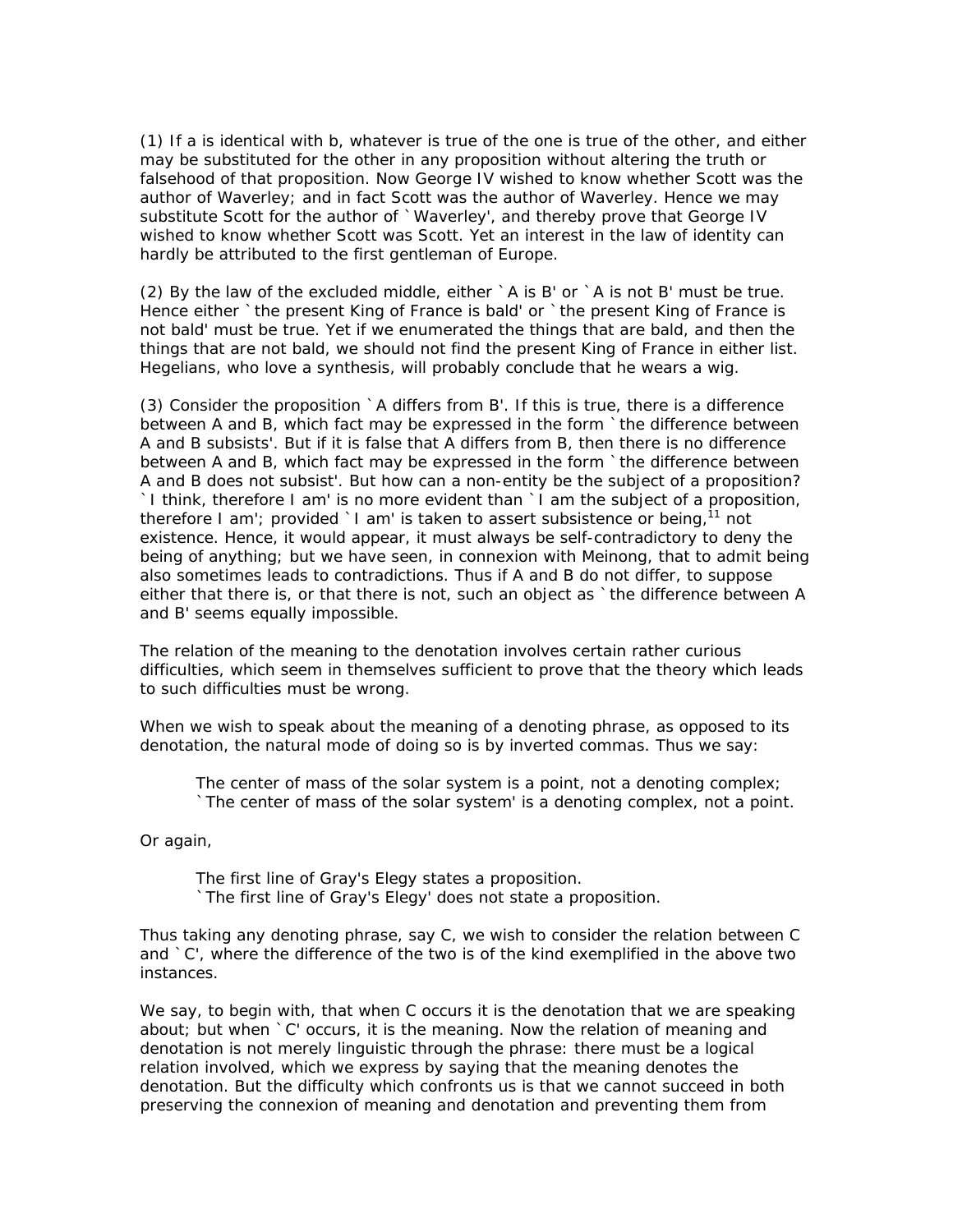being one and the same; also that the meaning cannot be got at except by means of denoting phrases. This happens as follows.

The one phrase *C* was to have both meaning and denotation. But if we speak of `the meaning of *C*', that gives us the meaning (if any) of the denotation. `The meaning of the first line of Gray's Elegy' is the same as `The meaning of ``The curfew tolls the knell of parting day'',' and is not the same as `The meaning of ``the first line of Gray's Elegy''.' Thus in order to get the meaning we want, we must speak not of `the meaning of  $C$ , but 'the meaning of '' $C'$ ',' which is the same as ' $C'$  by itself.

Similarly `the denotation of *C*' does not mean the denotation we want, but means something which, if it denotes at all, denotes what is denoted by the denotation we want. For example, let `*C*' be `the denoting complex occurring in the second of the above instances'. Then

 $C =$  `the first line of Gray's Elegy', and

the denotation of *C* = The curfew tolls the knell of parting day. But what we *meant* to have as the denotation was `the first line of Gray's Elegy'. Thus we have failed to get what we wanted.

The difficulty in speaking of the meaning of a denoting complex may be stated thus: The moment we put the complex in a proposition, the proposition is about the denotation; and if we make a proposition in which the subject is `the meaning of *C*', then the subject is the meaning (if any) of the denotation, which was not intended. This leads us to say that, when we distinguish meaning and denotation, we must be dealing with the meaning: the meaning has denotation and is a complex, and there is not something other than the meaning, which can be called the complex, and be said to *have* both meaning and denotation. The right phrase, on the view in question, is that some meanings have denotations.

But this only makes our difficulty in speaking of meanings more evident. For suppose that *C* is our complex; then we are to say that *C is* the meaning of the complex. Nevertheless, whenever *C* occurs without inverted commas, what is said is not true of the meaning, but only of the denotation, as when we say: The center of mass of the solar system is a point. Thus to speak of *C* itself, i.e. to make a proposition about the meaning, our subject must not be *C,* but something which denotes *C.* Thus `*C*', which is what we use when we want to speak of the meaning, must not be the meaning, but must be something which denotes the meaning. And *C* must not be a constituent of this complex (as it is of  $\dot{\ }$  the meaning of  $C$ ); for if C occurs in the complex, it will be its denotation, not its meaning, that will occur, and there is no backward road from denotations to meaning, because every object can be denoted by an infinite number of different denoting phrases.

Thus it would seem that `*C*' and *C* are different entities, such that `*C*' denotes *C*; but this cannot be an explanation, because the relation of `*C*' to*C* remains wholly mysterious; and where are we to find the denoting complex `*C*' which is to denote *C*? Moreover, when *C* occurs in a proposition, it is not *only* the denotation that occurs (as we shall see in the next paragraph); yet, on the view in question, *C* is only the denotation, the meaning being wholly relegated to `*C*'. This is an inextricable tangle, and seems to prove that the whole distinction between meaning and denotation has been wrongly conceived.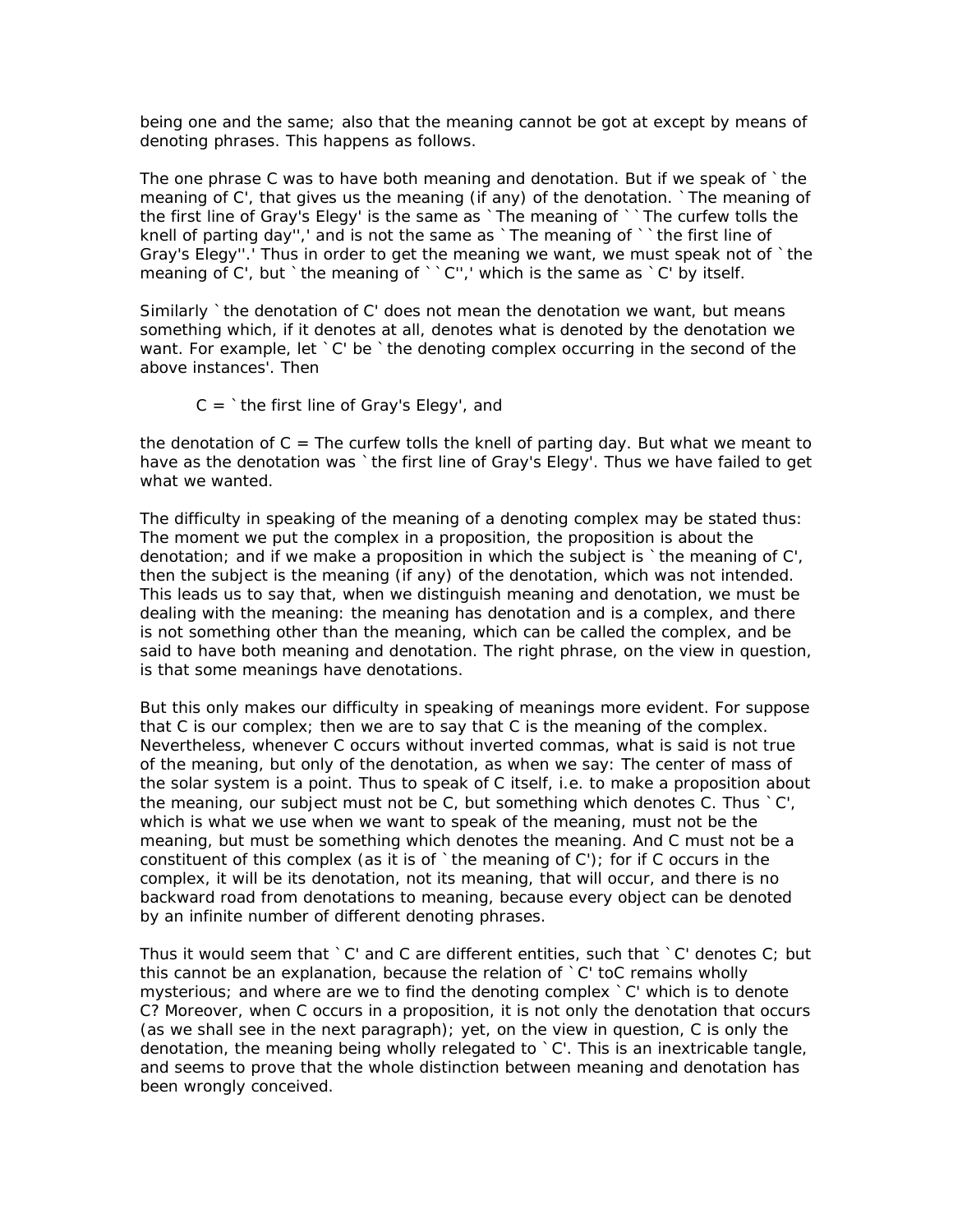That the meaning is relevant when a denoting phrase occurs in a proposition is formally proved by the puzzle about the author of Waverley. The proposition `Scott was the author of Waverley' has a property not possessed by `Scott was Scott', namely the property that George Iv wished to know whether it was true. Thus the two are not identical propositions; hence the meaning of `the author of Waverley' must be relevant as well as the denotation, if we adhere to the point of view to which this distinction belongs. Yet, as we have just seen, so long as we adhere to this point of view, we are compelled to hold that only the denotation is relevant. Thus the point of view in question must be abandoned.

It remains to show how all the puzzles we have been considering are solved by the theory explained at the beginning of this article.

According to the view which I advocate, a denoting phrase is essentially *part* of a sentence, and does not, like most single words, have any significance on its own account. If I say `Scott was a man', that is a statement of the form `*x* was a man', and it has `Scott' for its subject. But if I say `the author of Waverley was a man', that is not a statement of the form `*x* was a man', and does not have `the author of Waverley' for its subject. Abbreviating the statement made at the beginning of this article, we may put, in place of `the author of Waverley was a man', the following: `One and only one entity wrote Waverley, and that one was a man'. (this is not so strictly what is meant as what was said earlier; but it is easier to follow.) And speaking generally, suppose we wish to say that the author of Waverley had property *phi,* what we wish to say is equivalent to `One and only one entity wrote Waverley, and that one had the property *phi*'.

The explanation of *denotation* is now as follows. Every proposition in which `the author of Waverley' occurs being explained as above, the proposition `Scott was the author of Waverley' (i.e. `Scott was identical with the author of Waverley') becomes `One and only one entity wrote Waverley, and Scott was identical with that one'; or, reverting to the wholly explicit form: `It is not always false of *x* that *x* wrote Waverley, that it is always true of *y* that if *y* wrote Waverley *y* is identical with *x,* and that Scott is identical with  $x$ .' Thus if  $\hat{C}$  is a denoting phrase, it may happen that there is one entity  $x$  (there cannot be more than one) for which the proposition  $x$  is identical with *C*' is true, this proposition being interpreted as above. We may then say that the entity *x* is the denotation of the phrase `*C*'. Thus Scott is the denotation of `the author of Waverley'. The `*C*' in inverted commas will be merely the *phrase,* not anything that can be called the *meaning.* The phrase *per se* has no meaning, because in any proposition in which it occurs the proposition, fully expressed, does not contain the phrase, which has been broken up.

The puzzle about George IV's curiosity is now seen to have a very simple solution. The proposition `Scott was the author of Waverley', which was written out in its unabbreviated form in the preceding paragraph, does not contain any constituent `the author of Waverley' for which we could substitute `Scott'. This does not interfere with the truth of inferences resulting from making what is *verbally* the substitution of `Scott' for `the author of Waverley', so long as `the author of Waverley' has what I call a *primary* occurrence in the proposition considered. The difference of primary and secondary occurrences of denoting phrases is as follows: When we say: `George IV wished to know whether so-and-so', or when we say `Soand-so is surprising' or `So-and-so is true', etc., the `so-and-so' must be a proposition. Suppose now that `so-and-so' contains a denoting phrase. We may either eliminate this denoting phrase from the subordinate proposition `so-and-so',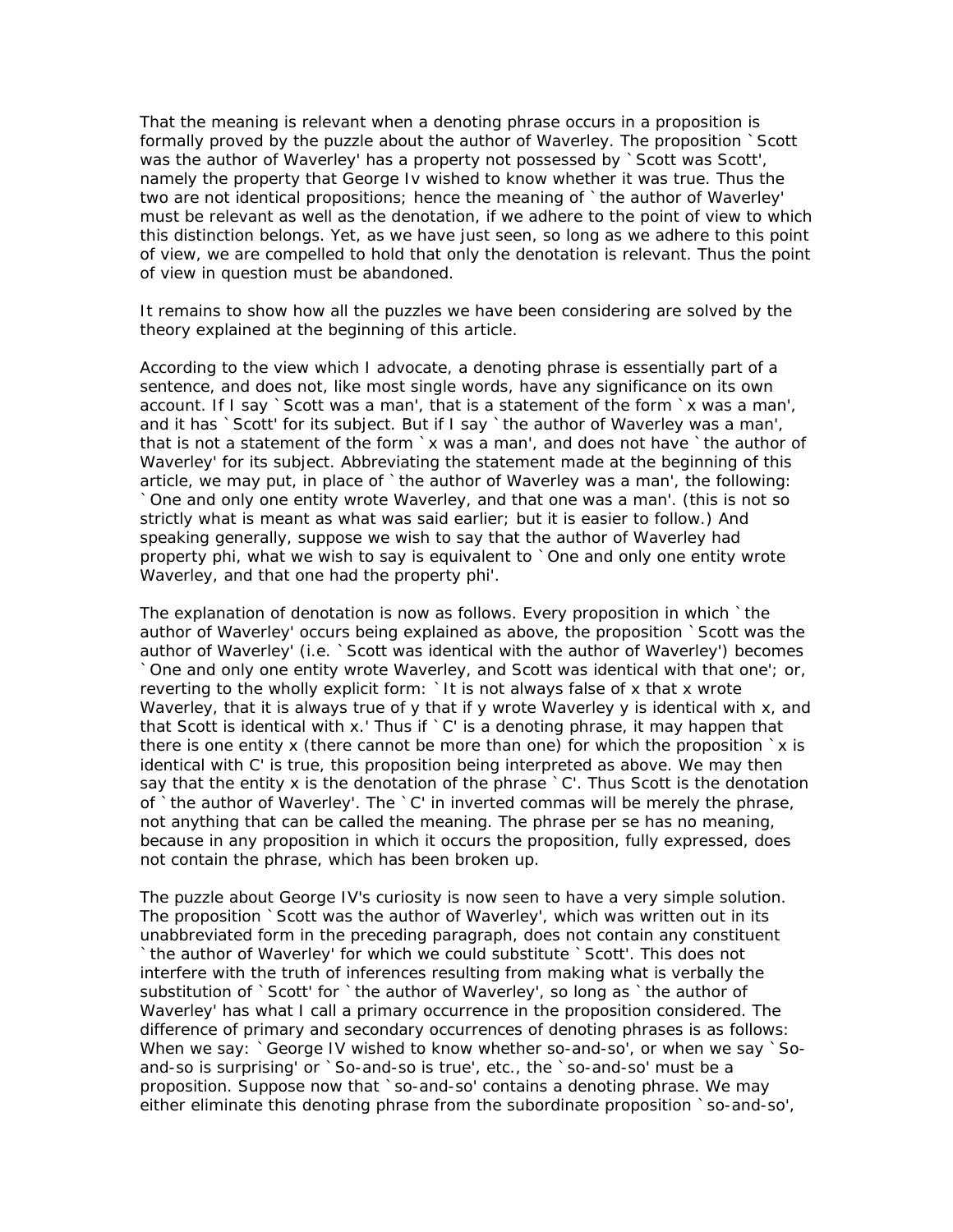or from the whole proposition in which `so-and-so' is a mere constituent. Different propositions result according to which we do. I have heard of a touchy owner of a yacht to whom a guest, on first seeing it, remarked, `I thought your yacht was larger than it is'; and the owner replied, `No, my yacht is not larger than it is'. What the guest meant was, `The size that I thought your yacht was is greater than the size your yacht is'; the meaning attributed to him is, `I thought the size of your yacht was greater than the size of your yacht'. To return to George IV and Waverley, when we say `George IV wished to know whether Scott was the author of Waverley' we normally mean `George IV wished to know whether one and only one man wrote Waverley and Scott was that man'; but we *may* also mean: `One and only one man wrote Waverley, and George IV wished to know whether Scott was that man'. In the latter, `the author of Waverley' has a *primary* occurrence; in the former, a *secondary.* The latter might be expressed by `George IV wished to know, concerning the man who in fact wrote Waverley, whether he was Scott'. This would be true,. for example, if George IV had seen scott at a distance, and had asked `Is that Scott?'. A *secondary* occurrence of a denoting phrase may be defined as one in which the phrase occurs in a proposition *p* which is a mere constituent of the proposition we are considering, and the substitution for the denoting phrase is to be effected in *p,* and not in the whole proposition concerned. The ambiguity as between primary and secondary occurrences is hard to avoid in language; but it does no harm if we are on our guard against it. In symbolic logic it is of course easily avoided.

The distinction of primary and secondary occurrences also enables us to deal with the question whether the present King of France is bald or not bald, and general with the logical status of denoting phrases that denote nothing. If `*C*' is a denoting phrase, say the term having the property  $F$ , then

[`](http://cscs.umich.edu/%7Ecrshalizi/Russell/denoting/n12.html)*[C](http://cscs.umich.edu/%7Ecrshalizi/Russell/denoting/n12.html)* has property *phi*' means `one and only one term has the propert[y](http://cscs.umich.edu/%7Ecrshalizi/Russell/denoting/n12.html) *F[,](http://cscs.umich.edu/%7Ecrshalizi/Russell/denoting/n12.html)* and that one has the propert[y](http://cscs.umich.edu/%7Ecrshalizi/Russell/denoting/n12.html) *phi*['.](http://cscs.umich.edu/%7Ecrshalizi/Russell/denoting/n12.html) <sup>12</sup>

If now the property *F* belongs to no terms, or to several, it follows that `*C* has property *phi*' is false for *all* values of *phi.* Thus `the present King of France is not bald' is false if it means

`There is an entity which is now King of France and is not bald',

but is true if it means

`It is false that there is an entity which is now King of France and is bald'.

That is, `the King of France is not bald' is false if the occurrence of `the King of France' is *primary,* and true if it is *secondary.* Thus all propositions in which `the King of France' has a primary occurrence are false: the denials of such propositions are true, but in them `the King of France' has a secondary occurrence. Thus we escape the conclusion that the King of France has a wig.

We can now see also how to deny that there is such an object as the difference between *A* and *B* in the case when *A* and *B* do not differ. If *A* and *B* do differ, there is only and only one entity *x* such that `*x* is the difference between *A* and *B*' is a true proposition; if *A* and *B* do not differ, there is no such entity *x.* Thus according to the meaning of denotation lately explained, `the difference between *A* and *B*' has a denotation when *A* and *B* differ, but not otherwise. This difference applies to true and false propositions generally. If `*a R b*' stands for `*a* has the relation *R* to *b*', then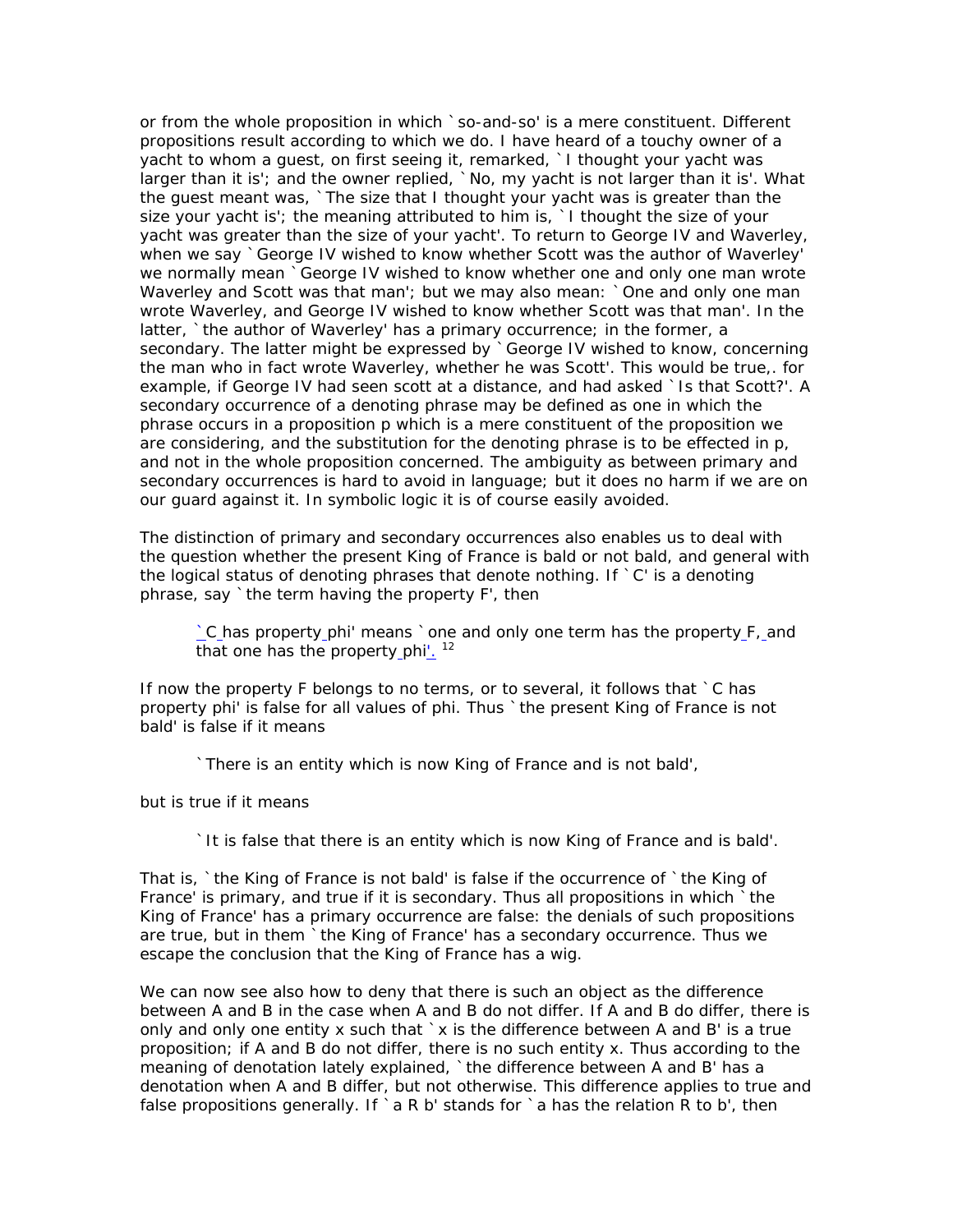when *a R b* is true, there is such an entity as the relation *R* between *a* and *b*; when *a R b* is false, there is no such entity. Thus out of any proposition we can make a denoting phrase, which denotes an entity if the proposition is true, but does not denote an entity if the proposition is false. E.g., it is true (at least we will suppose so) that the earth revolves round the sun, and false that the sun revolves round the earth; hence `the revolution of the earth round the sun' denotes an entity, while `the revolution of the sun round the earth' does not denote an entity.<sup>13</sup>

The whole realm of non-entities, such as `the round square', `the even prime other than 2', `Apollo', `Hamlet', etc., can now be satisfactorily dealt with. All these are denoting phrases which do not denote anything. A proposition about Apollo means what we get by substituting what the classical dictionary tells us is meant by Apollo, say `the sun-god'. All propositions in which Apollo occurs are to be interpreted by the above rules for denoting phrases. If `Apollo' has a primary occurrence, the proposition containing the occurrence is false; if the occurrence is secondary, the proposition may be true. So again `the round square is round' means `there is one and only one entity *x* which is round and square, and that entity is round', which is a false proposition, not, as Meinong maintains, a true one. `The most perfect Being has all perfections; existence is a perfection; therefore the most perfect Being exists' becomes:

`There is one and only one entity *x* which is most perfect; that one has all perfections; existence is a perfection; therefore that one exists.'

As a proof, this fails for want of a proof of the premiss `there is one and only one entity  $x$  [w](http://cscs.umich.edu/%7Ecrshalizi/Russell/denoting/n14.html)hich is most perfect'.<sup>14</sup>

Mr. MacColl (Mind, N.S., No. 54, and again No. 55, page 401) regards individuals as of two sorts, real and unreal; hence he defines the null-class as the class consisting of all unreal individuals. This assumes that such phrases as `the present King of France', which do not denote a real individual, do, nevertheless, denote an individual, but an unreal one. This is essentially Meinong's theory, which we have seen reason to reject because it conflicts with the law of contradiction. With our theory of denoting, we are able to hold that there are no unreal individuals; so that the null-class is the class containing no members, not the class containing as members all unreal individuals.

It is important to observe the effect of our theory on the interpretation of definitions which proceed by means of denoting phrases. Most mathematical definitions are of this sort; for example `*m-n* means the number which, added to *n,* gives *m*'. Thus *mn* is defined as meaning the same as a certain denoting phrase; but we agreed that denoting phrases have no meaning in isolation. Thus what the definition really ought to be is: `Any proposition containing *m-n* is to mean the proposition which results from substituting for ``*m-n*'' ``the number which, added to *n,* gives *m*''.' The resulting proposition is interpreted according to the rules already given for interpreting propositions whose verbal expression contains a denoting phrase. In the case where *m* and *n* are such that there is one and only one number *x* which, added to *n,* gives *m,* there is a number *x* which can be substituted for *m-n* in any proposition contain *m-n* without altering the truth or falsehood of the proposition. But in other cases, all propositions in which `*m-n*' has a primary occurrence are false.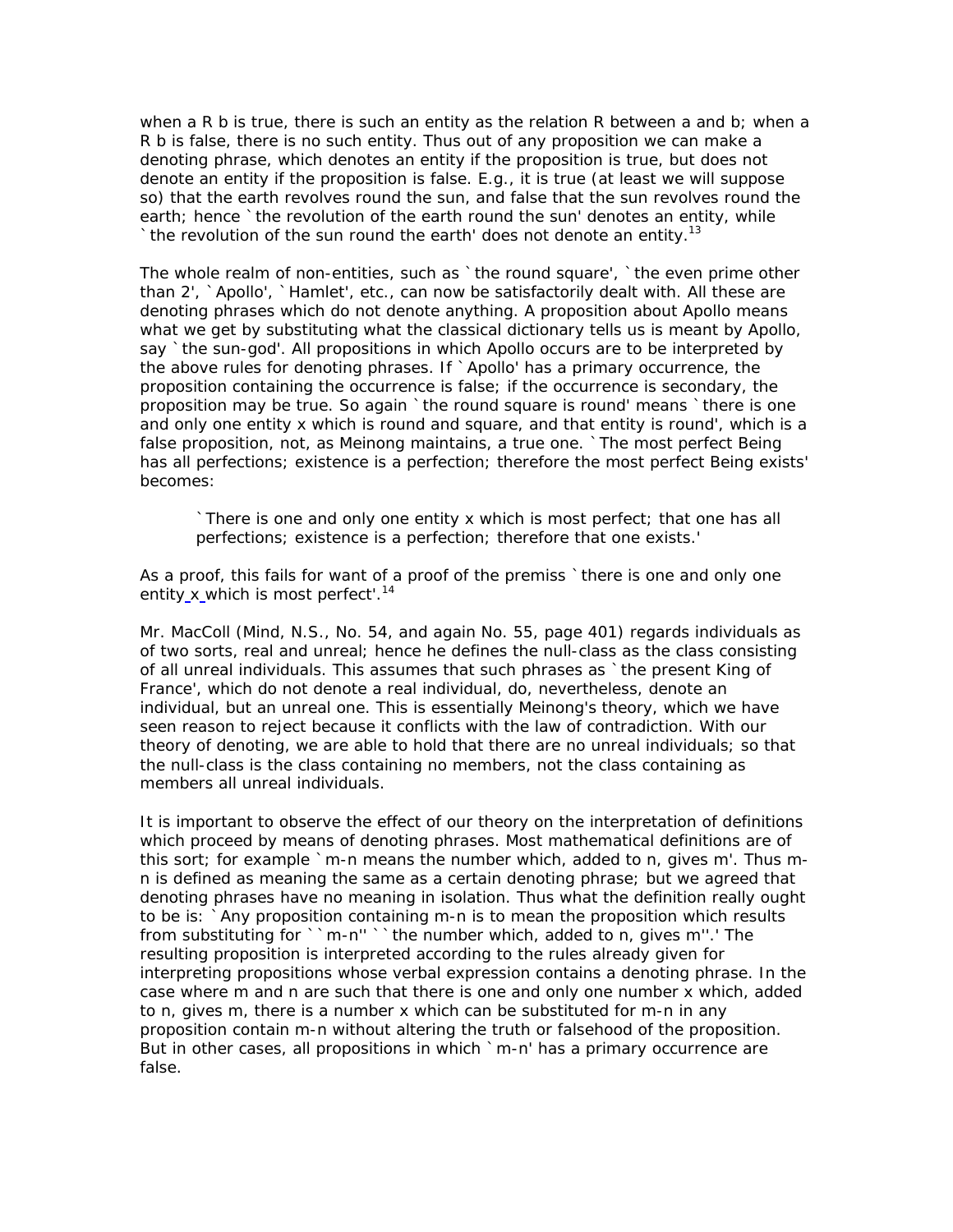The usefulness of *identity* is explained by the above theory. No one outside of a logic-book ever wishes to say `*x* is *x*', and yet assertions of identity are often made in such forms as `Scott was the author of Waverley' or `thou are the man'. The meaning of such propositions cannot be stated without the notion of identity, although they are not simply statements that Scott is identical with another term, the author of Waverley, or that thou are identical with another term, the man. The shortest statement of `Scott is the author of Waverley' seems to be `Scott wrote Waverley;<sup>15</sup> and it is always true of y that if y wrote Waverley, y is identical with Scott'. It is in this way that identity enters into `Scott is the author of Waverley'; and it is owing to such uses that identity is worth affirming.

One interesting result of the above theory of denoting is this: when there is an anything with which we do not have immediate acquaintance, but only definition by denoting phrases, then the propositions in which this thing is introduced by means of a denoting phrase do not really contain this thing as a constituent, but contain instead the constituents expressed by the several words of the denoting phrase. Thus in every proposition that we can apprehend (i.e. not only in those whose truth or falsehood we can judge of, but in all that we can think about), all the constituents are really entities with which we have immediate acquaintance. Now such things as matter (in the sense in which matter occurs in physics) and the minds of other people are known to us only by denoting phrases, i.e. we are not *acquainted* with them, but we know them as what has such and such properties. Hence, although we can form propositional functions  $C(x)$  which must hold of such and such a material particle, or of So-and-so's mind, yet we are not acquainted with the propositions which affirm these things that we know must be true, because we cannot apprehend the actual entities concerned. What we know is `So-and-so has a mind which has such and such properties' but we do not know `*A* has such and such properties', where *A is* the mind in question. In such a case, we know the properties of a thing without having acquaintance with the thing itself, and without, consequently, knowing any single proposition of which the thing itself is a constituent.

Of the many other consequences of the view I have been advocating, I will say nothing. I will only beg the reader not to make up his mind against the view --- as he might be tempted to do, on account of its apparently excessive complication -- until he has attempted to construct a theory of his own on the subject of denotation. This attempt, I believe, will convince him that, whatever the true theory may be, it cannot have such a simplicity as one might have expected beforehand.

- 1. I have discussed this subject in Principles of Mathematics, Chap. V, and sect. 476. The theory there advocated is very nearly the same as Frege's, and is quite different from the theory to be advocated in what follows.
- 2. More exactly, a propositional function.
- 3. The second of these can be defined by means of the first, if we take it to mean, `It is not true that `` $C(x)$  is false" is always true'.
- 4. I shall sometimes use, instead of this complicated phrase, the phrase  $\hat{C}(x)$  is not always false', or `*C(x)* is sometimes true', supposed *defined* to mean the same as the complicated phrase.
- 5. As has been ably argued in Mr. Bradley's Logic, Book I, Chap. II.
- 6. Psychologically, `*C*(a man)' has a suggestion of *only one,* and `*C*(some men)' has a suggestion of *more than one*; but we may neglect these suggestions in a preliminary sketch.